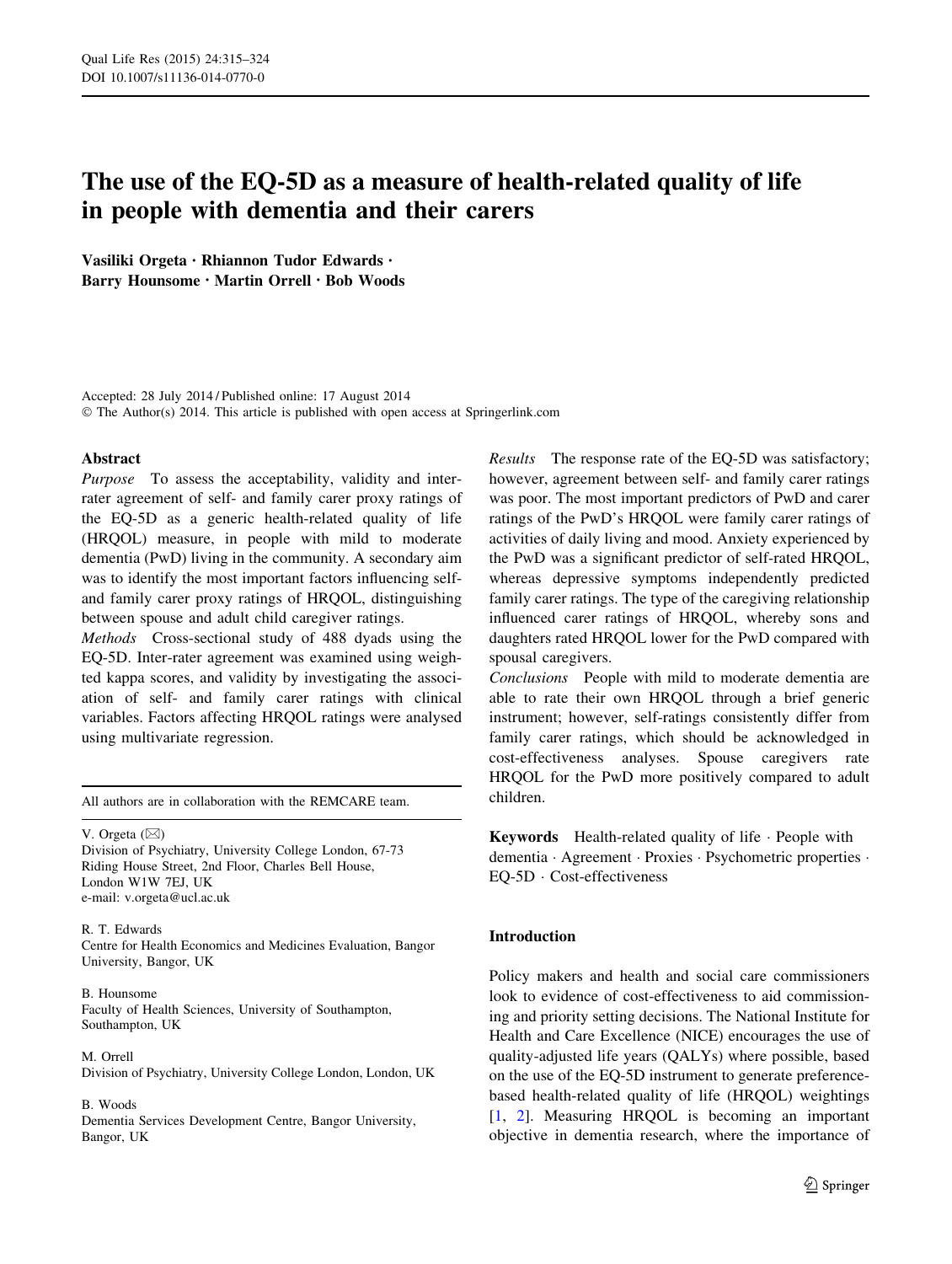valuing the perspective of the person with dementia is emphasized [\[3](#page-8-0)]. The concept of HRQOL refers to the impact of disability on the general well-being of an individual including people with dementia (PwD) [\[3](#page-8-0)]. A central component of economic evaluations of health care is assessing the impact of an intervention on HRQOL, using preference-based instruments [\[1](#page-8-0)]. These usually consist of two components: a health state classification system and population-based preference weights used to calculate utility scores, weighted using valuation techniques such as standard gamble or time trade-off [[4,](#page-8-0) [5](#page-8-0)].

Although self-ratings are considered the gold standard in estimating HRQOL in dementia, compromised cognitive function in PwD and varying degrees of capacity to make judgments  $[6, 7]$  $[6, 7]$  $[6, 7]$  question the validity of self-ratings. As a result, trials often ask family caregivers or care home workers to offer proxy values instead of or in addition to self-ratings from the PwD. A previous review on the use of EuroQol EQ-5D (EQ-5D) in PwD has suggested that the instrument shows good reliability in comparison with other utility measures for both self- and proxy ratings in people with mild to moderate dementia [[3\]](#page-8-0), making it therefore the most common preference-based instrument for cost-utility analysis in this population [[3,](#page-8-0) [8,](#page-8-0) [9\]](#page-8-0).

Despite, however, the frequent use of preference-based instruments in dementia, the inter-rater agreement between self- and proxy ratings appears relatively low. Past studies examining the possible factors influencing level of agree-ment [\[8](#page-8-0), [10,](#page-8-0) [11](#page-8-0)] have shown that as in several other populations [[12,](#page-8-0) [13\]](#page-8-0), proxies of PwD report higher levels of impairment in functioning [\[14](#page-8-0)] and lower levels of wellbeing [[15,](#page-8-0) [16](#page-8-0)] in comparison with self-ratings. Theoretical models [[17\]](#page-8-0) suggest that the accuracy of a proxy rating may in fact be influenced not only by the type of information evaluated but additionally by characteristics of both the PwD and their carer. In line with this model, proxy ratings of HRQOL are largely influenced by caregiver burden, ability in activities of daily living (ADLs) and levels of depressive symptoms experienced by the PwD [\[8](#page-8-0), [10](#page-8-0), [11](#page-8-0)].

Proxy QOL ratings therefore do not accurately reflect ratings by PwD [\[18](#page-9-0), [19](#page-9-0)], whereas poor agreement between institutional and family carers [[9\]](#page-8-0) poses further concerns for the use of proxy ratings [[20\]](#page-9-0). For example, ratings provided by clinicians have higher construct validity for observable items of the EQ-5D, whereas family carer ratings show higher construct validity for dimensions such as 'usual activities' and 'anxiety/depression' [\[8](#page-8-0)]. When evaluating the different dimensions of HRQOL of the EQ-5D, mobility shows the best agreement, whereas pain presents as the most unstable dimension [[9](#page-8-0)]. Although some studies find that overall agreement is better on 'observable' and objective dimensions of the EQ-5D (i.e. 'mobility' and 'self-care') [[8\]](#page-8-0) or higher for people with mild dementia, this is not a consistent finding [\[9](#page-8-0), [19\]](#page-9-0). General cognition of the PwD influences discrepancies between self- and carer proxy HRQOL ratings, with lower inter-rater agreement when PwD score lower than 10 on the MMSE [[9\]](#page-8-0).

There is currently limited evidence on the reliability and validity of the EQ-5D in PwD. So, although several studies support its validity [[9\]](#page-8-0), others [\[19](#page-9-0)] report issues around self-ratings, such as substantial ceiling effects, indicating that the instrument may not be able to discriminate between comparatively good health states [[11\]](#page-8-0). Little is known about the contribution of the key factors affecting both self- and carer ratings of HRQOL [[3\]](#page-8-0) and whether the type of the caregiving relationship that is whether the proxy rater is a spouse or a child of the PwD influences proxyrated HRQOL. For example, in disease-specific QoL ratings in dementia, spouse proxy ratings are higher compared with child proxy ratings [\[16](#page-8-0), [20\]](#page-9-0).

The purpose of this study was to examine the validity of self- and family carer ratings of HRQOL using the EQ-5D, in a large sample of people with mild to moderate dementia. The main aim was to assess the psychometric properties of the EQ-5D and level of agreement between self- and carer ratings. A secondary objective was to identify predictors of HRQOL by examining the influence of several factors including characteristics of the PwD and carer, distinguishing between spousal and adult child carer ratings. To our knowledge, the literature to date does not provide any systematic evaluations of differences between spouse and adult child caregivers on perceived HRQOL for PwD. Our hypotheses were that: (1) EQ-5D scores will be higher for people with better function, and fewer depressive and anxiety symptoms, (2) agreement between self- and carer ratings will be stronger for 'observable' and objective dimensions of the EQ-5D, and (3) that spousal caregivers will report higher levels of HRQOL for the PwD [\[16](#page-8-0)].

# Methods

The sample consisted of 488 people with a diagnosis of dementia according to DSM-IV criteria, along with their carers who had regular contact with the PwD (4 h per week or more) and were assisting the person with basic and instrumental activities. All of the participants were living in the community, in several areas of the UK. The present data were collected as part of the REMCARE study (baseline data), investigating the effects of reminiscence therapy for people with dementia and their family carers [\[21](#page-9-0)]. This HTA funded trial was approved by the Multi-Centre Research Ethics Committee in Wales. All people with dementia and their carers gave their consent to participate in the study. The assessment instruments were administered by a team of research assistants.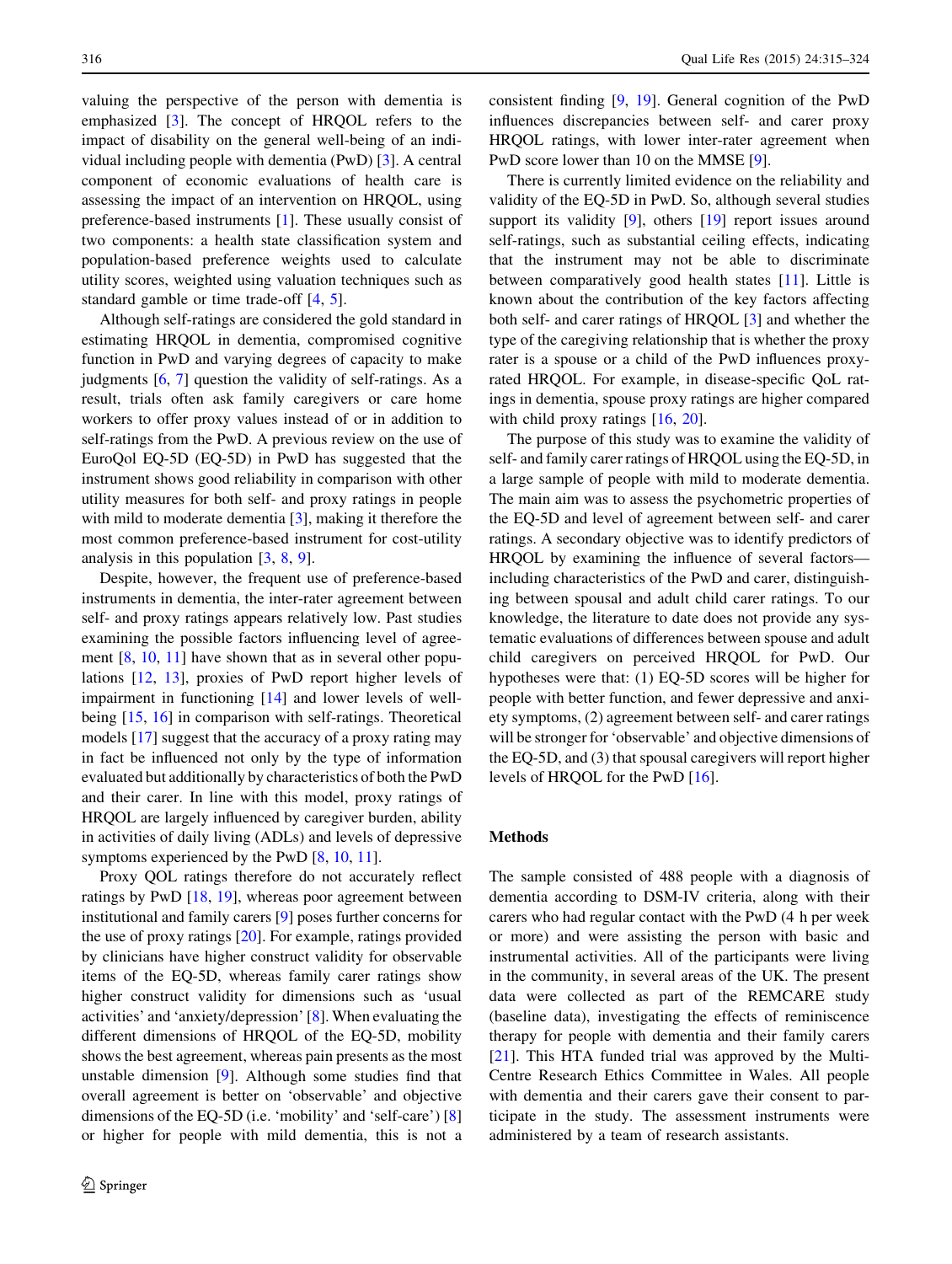#### Measures

EQ-5D

The EQ-5D is a brief generic instrument consisting of a self-administered health index and a visual analogue scale (VAS), a 20-cm scale in which respondents are asked to rate their current health state [\[22](#page-9-0)]. It is a brief instrument, representing five dimensions of HRQOL [[23\]](#page-9-0), as opposed to QoL in general [\[24](#page-9-0)]. The EQ-5D contains five domains: mobility, self-care, pain/discomfort, usual activities and anxiety/depression. There are three levels per dimension: no problems, some problems or extreme problems. For the items measuring experience of pain and anxiety, the three ratings relate to the severity of symptoms. Utility scores quantify HRQOL along a continuum that ranges from -0.59 (worst health) to 1.00 (perfect health). Respondents are asked to mark their current health state on a 100-point VAS scale, with 100 representing the 'best imaginable health state' and 0 representing the 'worst imaginable health state'. People with dementia completed the EQ-5D in an interview format. In the proxy version, carers were asked to answer the questions giving their own view of the person's QoL, as opposed to attempting to provide the person's own view.

#### Convergent validity

The following scales were included to examine the validity of self- and carer ratings of HRQOL for PwD.

# Mood

Depression for people with dementia was measured by the Cornell Scale for Depression in Dementia (CSDD) [\[25](#page-9-0)]. The CSDD is a 19-item interviewer administered measure, using information from interviewing the PwD and their carer. Anxiety was measured by the Rating of Anxiety in Dementia Scale (RAID) [\[26](#page-9-0)], which comprises 18 items assessing anxiety, based on a structured interview with the carer and the PwD.

# Function

The Bristol Activities of Daily Living Scale (BADLS) [[27\]](#page-9-0) has been developed specifically for use with PwD, as a carer-rated instrument consisting of 20 daily living abilities.

#### Dementia severity

Global severity of dementia was determined using the Clinical Dementia Rating scale (CDR) [[28\]](#page-9-0), which was administered as a structured interview collecting information in a standard way from both the family carer (informant) and the PwD in relation to memory, orientation, problem solving, community affairs, home and hobbies, and personal care.

#### Caregiver characteristics

Caregivers' mental health was measured using the General Health Questionnaire (GHQ-28) [\[29](#page-9-0)], used widely to assess psychological well-being and distress in carers [[29,](#page-9-0) [30](#page-9-0)]. Stress specific to the caregiving situation was measured by the *Relative's Stress Scale* (RSS) [[31\]](#page-9-0), administered as a self-report measure.

# Statistical analysis

Feasibility was examined by the percentage of missing items and the ability of the EQ-5D to discriminate between health states by observing potential ceiling effects. Agreement between self- and carer ratings was analysed by calculating exact agreement and weighted Kappa coefficients. According to Landis and Koch [\[32,](#page-9-0) [33\]](#page-9-0), kappa coefficients between 0.41 and 0.60 indicate moderate agreement, with those below this level reflecting weak agreement. Inter-rater reliability of the utility scores was tested by calculating intra-class correlation coefficients (ICCs), and their confidence intervals, based on one-way ANOVA. Mean utilities between self- and carer ratings were compared by paired  $t$  tests. EQ-5D data were converted into health utility scores, providing a single evaluation, using the time trade-off method based on the tariff developed for the EQ-5D index UK [\[33](#page-9-0)]. To determine the effect of clinical variables on the perception of self- and carer-rated HRQOL utility scores, step-wise multivariate regression analyses were performed. Self-rated HRQOL and carer-rated HRQOL of the PwD were entered as the dependent variables, whereas the predictors were those factors found to be significant in correlational analyses. Separate models were built for spousal versus adult child caregivers. Since several hypotheses were tested per item and score on the EQ-5D, the Bonferroni correction was performed.

#### Results

#### Sample characteristics

Demographic characteristics of the sample are presented in Table [1](#page-3-0). Adult child caregivers had higher levels of education ( $t = -2.20$ ;  $p < 0.05$ ) and were caring for PwD who were older  $(t = -1.03; p < 0.05)$ , had greater impairments in BADLS ( $t = -2.28$ ;  $p < 0.001$ ) and lower levels of education  $(t = -3.43; p < 0.01)$ . No other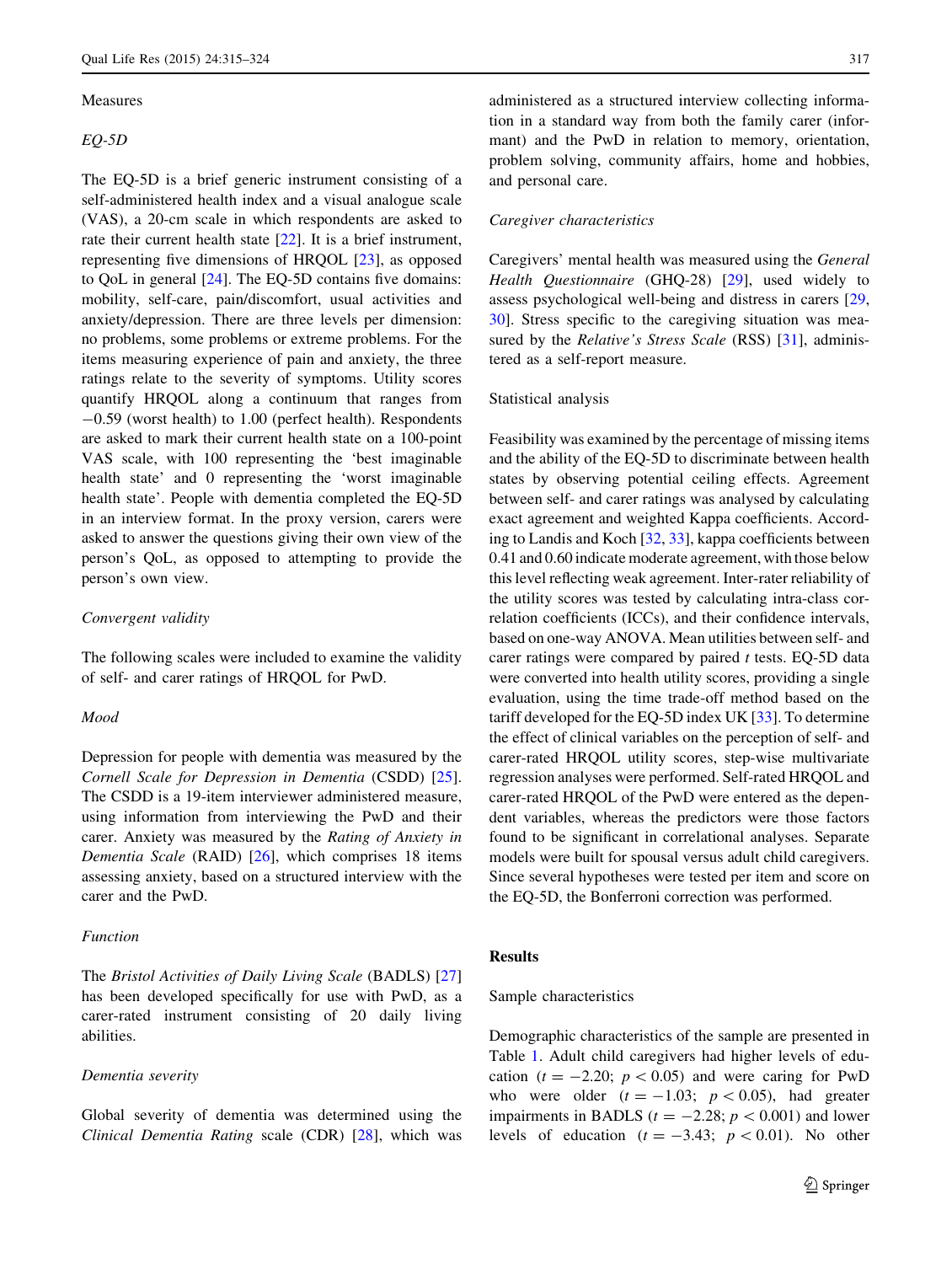<span id="page-3-0"></span>Table 1 Demographic characteristics of PwD and their carers

|                     | Overall $(n = 478)$<br>mean (SD) or $%$ | Spousal caregivers<br>$(n = 344)$ mean (SD) or % | Adult child caregivers<br>$(n = 95)$ Mean (SD) or % |
|---------------------|-----------------------------------------|--------------------------------------------------|-----------------------------------------------------|
| PwD                 |                                         |                                                  |                                                     |
| Age, years          | 75.5 (7.3)                              | 76.2(6.8)                                        | 82.0 (6.3)                                          |
| Education, years    | 15.5(2.3)                               | 15.8(3.3)                                        | 14.6(1.2)                                           |
| Sex                 |                                         |                                                  |                                                     |
| Female              | 49.6                                    | 36.7                                             | 90.6                                                |
| Marital status      |                                         |                                                  |                                                     |
| Married             | 74.8                                    | 100.0                                            | 7.6                                                 |
| Widowed             | 21.1                                    |                                                  | 84.9                                                |
| Divorced            | 4.1                                     |                                                  | 7.5                                                 |
| Living status       |                                         |                                                  |                                                     |
| With spouse         | 68.9                                    | 100.0                                            | 5.4                                                 |
| With adult children | 15.7                                    |                                                  | 37.6                                                |
| Alone               | 15.4                                    |                                                  | 57.0                                                |
| <b>CDR</b>          |                                         |                                                  |                                                     |
| Mild                | 74.6                                    | 75.0                                             | 74.1                                                |
| Moderate            | 25.4                                    | 25.0                                             | 25.9                                                |
| <b>BADLS</b>        | 15.9(9.6)                               | 15.6(9.9)                                        | 18.1(8.4)                                           |
| <b>CSDD</b>         | 7.0(5.0)                                | 6.8(4.8)                                         | 8.0(5.8)                                            |
| <b>RAID</b>         | 8.4(6.7)                                | 8.4(6.7)                                         | 9.1(8.6)                                            |
| Carers              |                                         |                                                  |                                                     |
| Age, years          | 69.8 (11.6)                             | 74.0 (7.8)                                       | 54.8 (8.8)                                          |
| Education, years    | 16.7(4.8)                               | 16.5(5.4)                                        | 17.7(2.7)                                           |
| <b>Sex</b>          |                                         |                                                  |                                                     |
| Female              | 67.1                                    | 63.5                                             | 79.2                                                |
| Marital status      |                                         |                                                  |                                                     |
| Married             | 88.4                                    | 100.0                                            | 66.4                                                |
| Widowed             | 3.4                                     |                                                  | 4.3                                                 |
| Divorced/single     | 8.2                                     |                                                  | 29.3                                                |
| Relationship        |                                         |                                                  |                                                     |
| Spouse              | 71.0                                    | 100.0                                            |                                                     |
| Adult child         | 20.7                                    |                                                  | 100.0                                               |
| Other               | 8.3                                     |                                                  |                                                     |
| <b>RSS</b>          | 21.6(10.7)                              | 21.9 (10.9)                                      | 21.8(10.1)                                          |
| <b>GHQ</b>          | 22.9 (11.8)                             | 23.5(12.1)                                       | 21.7 (10.3)                                         |

Note CDR Clinical Dementia Rating Scale, CSDD Cornell Scale for Depression in Dementia, RAID Rating of anxiety in dementia, BADLS Activities of Daily Living Scale, RSS Relative's Stress Scale, GHQ General Health Questionnaire

differences were observed between adult child and spousal caregivers.

# Feasibility and response variability

The response rate for each of the five dimensions was between 97 and 98 %. A total of 95.6 % of the sample responded to all five dimensions. All except 8 participants answered at least 4 of the EQ-5D items, whereas the response rate for the VAS was 98.8 %. There were no differences in EQ-5D utility scores ( $t = -1.03$ ;  $p > 0.05$ ) between people with mild versus moderate dementia. Table [2](#page-4-0) shows that ceiling effects were observed for the self-care item, with a total of 80.3 % of PwD responding that they had no problems with self-care. PwD rarely used the 'extreme problems' option, with response rates ranging from 0.2 to 4.3 %. Carers used the 'extreme problems' option more frequently (range 0–16.8 %). Responses to the visual analogue scale ranged across the full extent of the scales from 0 to 100.

# Agreement between people with dementia and their carers

As can be seen in Table [3,](#page-5-0) kappa coefficients indicate moderate agreement in the dimension of mobility, which is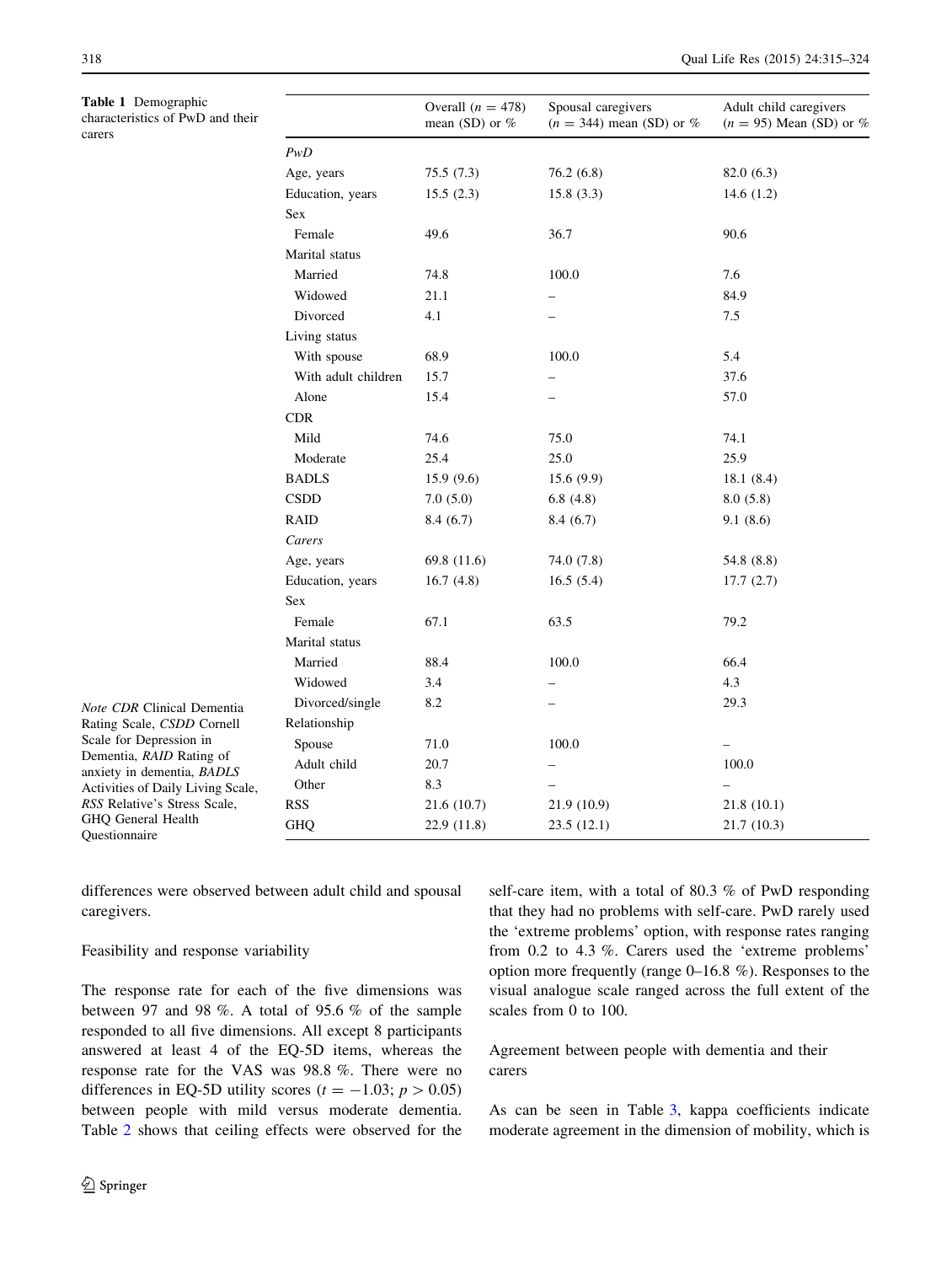<span id="page-4-0"></span>Table 2 Distribution of responses of the EQ-5D index scores

| Dimension          | Category         | Overall                |                         | Spousal caregiving dyads |                         | Adult child caregiving dyads |                           |
|--------------------|------------------|------------------------|-------------------------|--------------------------|-------------------------|------------------------------|---------------------------|
|                    |                  | $(n = 478)$            |                         | $(n = 344)$              |                         | $(n = 95)$                   |                           |
|                    |                  | Self<br>% of responses | Carer<br>% of responses | Self<br>$%$ of responses | Carer<br>% of responses | Self<br>$%$ of responses     | Carer<br>$%$ of responses |
| Mobility           | No problems      | 62.1                   | 49.1                    | 64.7                     | 53.2                    | 52.1                         | 31.3                      |
|                    | Some problems    | 36.2                   | 48.4                    | 33.5                     | 43.6                    | 46.9                         | 67.7                      |
|                    | Extreme problems | 0.2                    | $\qquad \qquad -$       | $\equiv$                 | $\equiv$                | $\equiv$                     | $\qquad \qquad =$         |
|                    | No response      | 1.4                    | 2.5                     | 1.7                      | 3.2                     | 1.0                          | 1.0                       |
| Self-care          | No problems      | 80.5                   | 52.6                    | 78.9                     | 57.5                    | 84.4                         | 34.4                      |
|                    | Some problems    | 16.1                   | 40.4                    | 17.6                     | 35.5                    | 13.5                         | 59.4                      |
|                    | Extreme problems | 1.7                    | 4.6                     | 1.4                      | 3.8                     | 1.0                          | 5.2                       |
|                    | No response      | 1.7                    | 2.5                     | 2.0                      | 3.2                     | 1.0                          | 1.0                       |
| Usual activities   | No problems      | 65.6                   | 23.2                    | 67.6                     | 24.9                    | 60.4                         | 10.4                      |
|                    | Some problems    | 27.3                   | 57.1                    | 25.7                     | 54.6                    | 32.3                         | 67.7                      |
|                    | Extreme problems | 4.3                    | 16.8                    | 4.0                      | 16.8                    | 4.2                          | 20.8                      |
|                    | No response      | 2.7                    | 2.9                     | 2.6                      | 3.8                     | 3.1                          | 1.0                       |
| Pain/discomfort    | No problems      | 53.7                   | 39.8                    | 53.8                     | 41.6                    | 53.1                         | 35.4                      |
|                    | Some problems    | 40.2                   | 51.6                    | 39.0                     | 49.1                    | 42.7                         | 57.3                      |
|                    | Extreme problems | 4.3                    | 6.1                     | 4.9                      | 6.1                     | 3.1                          | 6.3                       |
|                    | No response      | 1.8                    | 2.5                     | 2.3                      | 3.2                     | 1.0                          | 1.0                       |
| Anxiety/depression | No problems      | 59.8                   | 35.9                    | 60.7                     | 35.3                    | 55.2                         | 35.4                      |
|                    | Some problems    | 35.9                   | 55.3                    | 34.7                     | 55.8                    | 40.6                         | 55.2                      |
|                    | Extreme problems | 2.7                    | 6.4                     | 2.9                      | 5.8                     | 2.1                          | 8.3                       |
|                    | No response      | 1.6                    | 2.5                     | 1.7                      | 3.2                     | 2.1                          | 1.0                       |

the most observable of all the dimensions described. Weak agreement was observed for all remaining dimensions, with agreement lower for usual activities across both caregiver groups. Significant but low correlations were observed between the two VAS scores and between ratings of overall HRQOL with ICC concordance weak across spousal and adult child caregivers. As can be seen in Table [4,](#page-5-0) carers rated their relative's HRQOL significantly lower.

# Demographic factors associated with self-rated and carer-rated EQ-5D utility and VAS Scores

Self-ratings of overall physical health (VAS) were associated with dementia severity,  $F(1, 439) = 6.69$ ,  $p = .010$ , with people with mild dementia perceiving their physical health better overall, than people with moderate dementia. Carer ratings of HRQOL were also associated with dementia severity  $F(1, 439) = 8.65$ ,  $p = .004$ , with PwD scoring a CDR of 1, perceived by carers to have higher HRQOL. VAS scores as rated by carers were higher for younger PwD  $(r = -0.16, p < 0.001)$ . Son/daughter caregivers' scores were significantly lower than those of spousal caregivers, on both the EQ-5D index,  $F(2, 1)$  $481$ ) = 4.38, p = .013, and VAS scores,  $F(2, 481) = 4.45$ ,  $p = .012$ . There were no differences in EQ-5D index,  $F(1, 0)$   $(425) = 0.51$ ,  $p = .822$ , and VAS,  $F(1, 433) = 0.73$ ,  $p = .394$ , on self-rated HRQOL between spouse and adult child caregiving dyads.

Multivariate linear regression analysis predicting EQ-5D Index and VAS Scores

Multivariate linear regression analysis (Table [5\)](#page-6-0) showed that, after controlling for all demographic and clinical factors, levels of anxiety and BADLS were independently contributing to self-ratings on the EQ-5D,  $F(4, 1)$  $352$ ) = 11.12,  $p < 0.001$ . Activities of daily living were the only significant predictor of self-ratings of health as measured by VAS,  $F(5, 167) = 4.70, p < 0.001$ . Regression analysis showed that carer ratings of overall HRQOL were predicted by depression scores on the CSDD and BADLS,  $F(7, 157) = 21.65$ ,  $p < 0.001$ . Ratings on the VAS by carers showed that BADLS was the only significant predictor,  $F(6, 343) = 15.35, p < 0.001$  (Table [5\)](#page-6-0). In spousal caregiving dyads (Table [6\)](#page-7-0), BADLS was the only significant predictor of both self-,  $F(5, 115) = 3.09$ ,  $p < 0.001$ , carer EQ-5D utility scores,  $F(6, 106) = 19.99$ ,  $p < 0.001$ , and carer VAS ratings,  $F(7, 106) = 8.71$ ,  $p < 0.001$ . Model fit for self-rated VAS scores was  $F(5, 1)$  $113$ ) = 2.41,  $p < 0.05$ . In adult child caregiving dyads,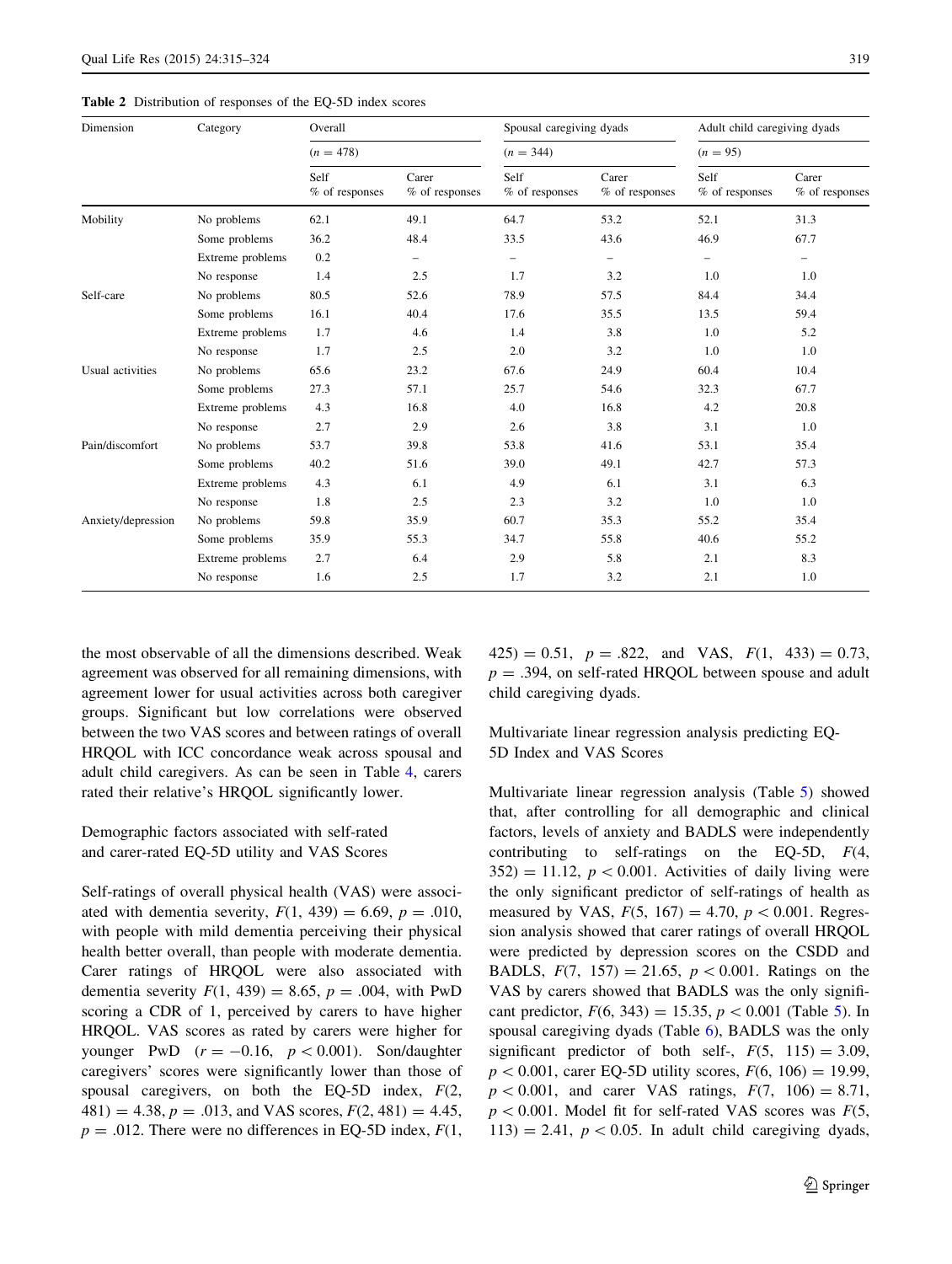| EO-5D              | % of exact agreement                                           | Kappa-coefficient   |                         |                             |
|--------------------|----------------------------------------------------------------|---------------------|-------------------------|-----------------------------|
|                    | $(n = 478)$                                                    | Overall $(n = 478)$ | Self/spouse $(n = 344)$ | Self/adult child $(n = 95)$ |
| Mobility           | 74                                                             | 0.49                | 0.51                    | 0.34                        |
| Self-care          | 63                                                             | 0.25                | 0.30                    | 0.17                        |
| Usual activities   | 39                                                             | 0.09                | 0.09                    | 0.04                        |
| Pain/discomfort    | 58                                                             | 0.25                | 0.20                    | 0.38                        |
| Anxiety/depression | 55                                                             | 0.20                | 0.21                    | 0.09                        |
|                    | Intra-class correlation coefficient (95 % confidence interval) |                     |                         |                             |
| Utility score      |                                                                | 0.34(0.28; 0.43)    | 0.36(0.26; 0.45)        | 0.21(0.13; 0.40)            |
| VAS                |                                                                | 0.22(0.13; 0.30)    | 0.19(0.10; 0.30)        | 0.24(0.11; 0.43)            |
|                    |                                                                |                     |                         |                             |

<span id="page-5-0"></span>Table 3 Inter-rater reliability of the EQ-5D

Table 4 Comparisons of EQ-5D utility scores by rater (self, carer, spouse, adult child) and dementia severity

|                   | Overall $(n = 478)$          |                          |                              | Spousal caregiving dyads ( $n = 344$ ) |                              | Adult caregiving dyads ( $n = 95$ ) |
|-------------------|------------------------------|--------------------------|------------------------------|----------------------------------------|------------------------------|-------------------------------------|
|                   | Utility score<br>mean $(SD)$ | Paired-samples<br>t test | Utility score<br>mean $(SD)$ | Paired-samples<br>t test               | Utility score<br>mean $(SD)$ | Paired-samples<br>t test            |
| Overall           |                              |                          |                              |                                        |                              |                                     |
| Self-ratings      | 0.75(0.25)                   | 11.84*                   | 0.75(0.26)                   | $8.65*$                                | 0.74(0.22)                   | $7.35*$                             |
| Carer ratings     | 0.59(0.28)                   |                          | 0.61(0.29)                   |                                        | 0.51(0.26)                   |                                     |
| Mild dementia     |                              |                          |                              |                                        |                              |                                     |
| Self-ratings      | 0.79(0.22)                   | $7.62*$                  | 0.79(0.22)                   | $4.61*$                                | 0.79(0.17)                   | $5.74*$                             |
| Carer ratings     | 0.63(0.27)                   |                          | 0.67(0.26)                   |                                        | 0.53(0.26)                   |                                     |
| Moderate dementia |                              |                          |                              |                                        |                              |                                     |
| Self-ratings      | 0.72(0.23)                   | $5.41*$                  | 0.73(0.22)                   | 4.88*                                  | 0.68(0.27)                   | 1.91                                |
| Carer ratings     | 0.52(0.27)                   |                          | 0.52(0.29)                   |                                        | 0.50(0.26)                   |                                     |

*Note*  $*$   $p < 0.001$ 

anxiety measured by the RAID was a significant predictor of self-ratings on the EQ-5D,  $F(5, 32) = 4.32, p < 0.01$ . CSDD scores and BADLS made an independent contribution in predicting both carer-rated EQ-5D utility, F(6,  $31) = 5.99$ ,  $p < 0.01$ , and VAS scores,  $F(6, 31) = 5.91$ ,  $p<0.01$ , in adult child caregivers.

# Discussion

#### Feasibility of the EQ-5D

The results of our study show that people with mild to moderate dementia are able to respond to and rate their own HRQOL using the EQ-5D. We found that carer ratings were associated with ADLs scores and measures of depression and anxiety, adding to construct validity; however, they were weakly associated overall with selfratings of HRQOL. Despite demonstrating that people with mild and moderate dementia can rate their HRQOL using the EQ-5D in the context of an interview, we observed a large ceiling effect for the self-care dimension. Although the ceiling effect in EQ-5D is seen when respondents classify themselves as having no problem on any of the five dimensions [[34,](#page-9-0) [35\]](#page-9-0), in the present study ceiling effects were more evident for the dimension of self-care than for other dimensions. This finding is in line with previous research showing that ceiling effects arise even when best health state is still associated with substantial impairments in HRQOL [\[36](#page-9-0)].

We found little use by PwD of the 'extreme problems' response option in HRQOL, leading to each dimension effectively being a dichotomous scale, which may limit the usefulness of the instrument as an outcome measure in clinical trials of interventions to support PwD. Future studies should examine whether increasing the number of dimensions of the EQ-5D improves response variability, such as comparing the EQ-5D-5L with the EQ-5D-3L. Overall, our response rate for each of the five dimensions was higher in comparison with previous studies [\[9](#page-8-0)],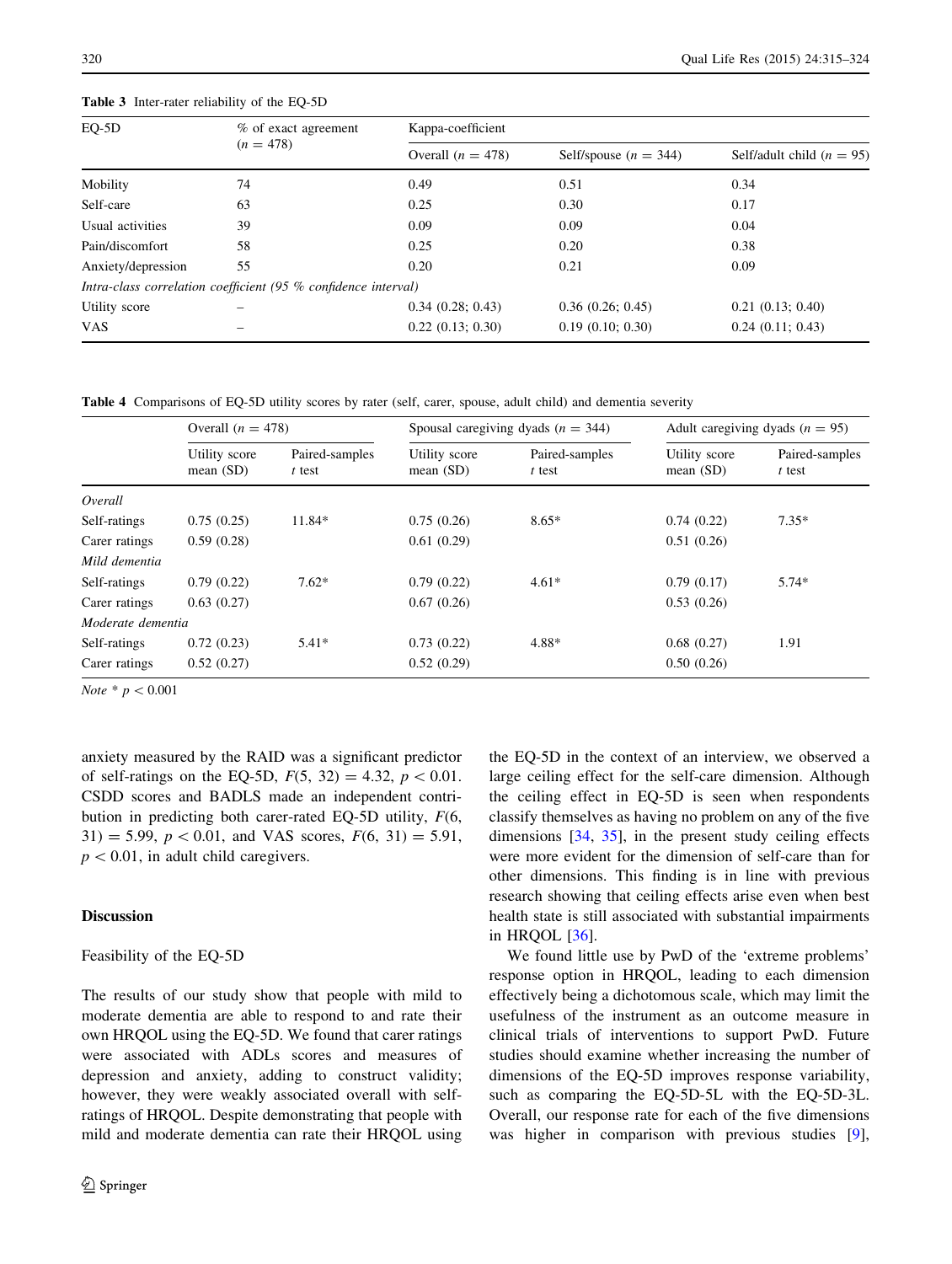<span id="page-6-0"></span>Table 5 Multivariate linear regression analyses for self- and carer ratings of the EQ-5D index and VAS scores

Note.  $n = 478$ ; CDR, Clinical Dementia Rating Scale; CSDD,

|               | Utility score |      |           |       | <b>VAS</b>       |      |           |       |
|---------------|---------------|------|-----------|-------|------------------|------|-----------|-------|
|               | B             | SE B | $\beta$   | $R^2$ | $\boldsymbol{B}$ | SE B | $\beta$   | $R^2$ |
| Self-Ratings  |               |      |           |       |                  |      |           |       |
|               |               |      |           | .113  |                  |      |           | .127  |
| <b>CDR</b>    |               |      |           |       | $-0.983$         | .541 | .002      |       |
| <b>CSDD</b>   | $-0.303$      | .004 | $-.065$   |       | $-0.397$         | .427 | $-.105$   |       |
| <b>RAID</b>   | $-0.430$      | .003 | $-.168*$  |       | $-0.473$         | .470 | $-.178$   |       |
| <b>BADLs</b>  | $-0.690$      | .002 | $-.257**$ |       | $-0.425$         | .183 | $-.234*$  |       |
| <b>RSS</b>    | $-0.243$      | .002 | .100      |       | 0.181            | .176 | .105      |       |
| Carer ratings |               |      |           |       |                  |      |           |       |
|               |               |      |           | .503  |                  |      |           | .215  |
| Age of Carer  | 0.445         | .001 | .018      |       | 0.972            | .084 | .057      |       |
| <b>CDR</b>    | 0.117         | .040 | .019      |       |                  | -    | -         |       |
| <b>CSDD</b>   | $-0.132$      | .005 | $-.230*$  |       | $-0.487$         | .278 | $-.128$   |       |
| <b>RAID</b>   | 0.152         | .003 | .004      |       | $-0.141$         | .195 | $-.050$   |       |
| <b>BADLs</b>  | $-0.132$      | .002 | $-.463**$ |       | $-0.626$         | .116 | $-.312**$ |       |
| <b>RSS</b>    | $-0.453$      | .002 | $-.172$   |       | $-0.752$         | .131 | .042      |       |
| <b>GHQ</b>    | $-0.250$      | .002 | $-.010$   |       | $-0.129$         | .101 | .080      |       |

Cornell Scale for Depression in Dementia; RAID, Rating of Anxiety in Dementia; BADLS, Activities of Daily Living Scale; RSS, Relative's Stress Scale; GHQ, General Health Questionnaire;  $B =$  unstandardized coefficient, SE  $B =$  standard error of  $B$ ;  $\beta$  = standardized coefficient  $* p < 0.5, ** p < 0.01$ 

possibly due to the fact that most of the sample in the present study had mild dementia.

for usual activities, and for the experience of anxiety and depression.

# Validity of the EQ-5D

When considering agreement between self- and carer ratings on the EQ-5D, the validity of the instrument is poor; however, validity increases when considering the association of the instrument with ratings of mood and function of the PwD. Contrary to previous studies, we did not find any differences in ratings on the basis of gender [\[9](#page-8-0)], and dementia severity did not independently predict HRQOL after adjusting for mood and ADLs in the regression analyses. Although our results show that the consistently significant associations between the PwDs' and carers' HRQOL ratings and the PwD's level of functioning provide partial support for the validity of the EQ-5D, overall carer ratings are influenced by factors other than the PwDs' functioning.

Similar to other populations [\[37](#page-9-0)], and non-cognitively impaired healthy older adults [[38\]](#page-9-0), mean scores for PwD were higher than mean scores of caregivers, with discrepancies particularly noticeable for the dimension 'usual activities'. This could be associated with changes in expectations and goals within the context of experiencing a chronic illness [[39,](#page-9-0) [40](#page-9-0)]. Our finding of significant differences between self- and proxy ratings is consistent with self- versus carer comparisons in previous studies that use the EQ-5D [[9](#page-8-0), [10](#page-8-0), [18\]](#page-9-0) as well as disease-specific QoL scales [\[15](#page-8-0), [16,](#page-8-0) [41](#page-9-0)]. For the EQ-5D items, mobility had the best agreement, whereas the least agreement was observed Factors influencing self- and carer ratings on the EQ-5D and differences in spouse and adult child caregiving dyads

An important contribution of the present study is the observation that the type of the caregiving relationship influenced ratings of HRQOL by carers, whereby sons and daughters rated HRQOL lower for the PwD compared to spousal caregivers. Regression analyses showed that ADLs and depression experienced by the PwD were independent predictors of carer-rated HRQOL, after controlling for caregiver strain, across both types of caregiving relationship. However, in spousal caregiving dyads, ADLs made a contribution in explaining both self-rated and carer-rated HRQOL. In contrast, anxiety in adult child caregiving dyads was contributing most in explaining self-rated HRQOL, whereas higher depression in the PwD and greater impairment in ADLs were significant predictors of carer-rated HRQOL.

Our study shows that when using the EQ-5D, PwD and their carers do not agree in their ratings of the PwD's quality of life and that carers' ratings are influenced by type of caregiving relationship with the PwD. These findings therefore question the validity of the instrument, and how well carers' ratings reflect the PwDs' view of their quality of life, as there are important differences between self- and proxy ratings. The number of missing responses was small for both self- and carer ratings but important differences between the two ratings indicate that these should be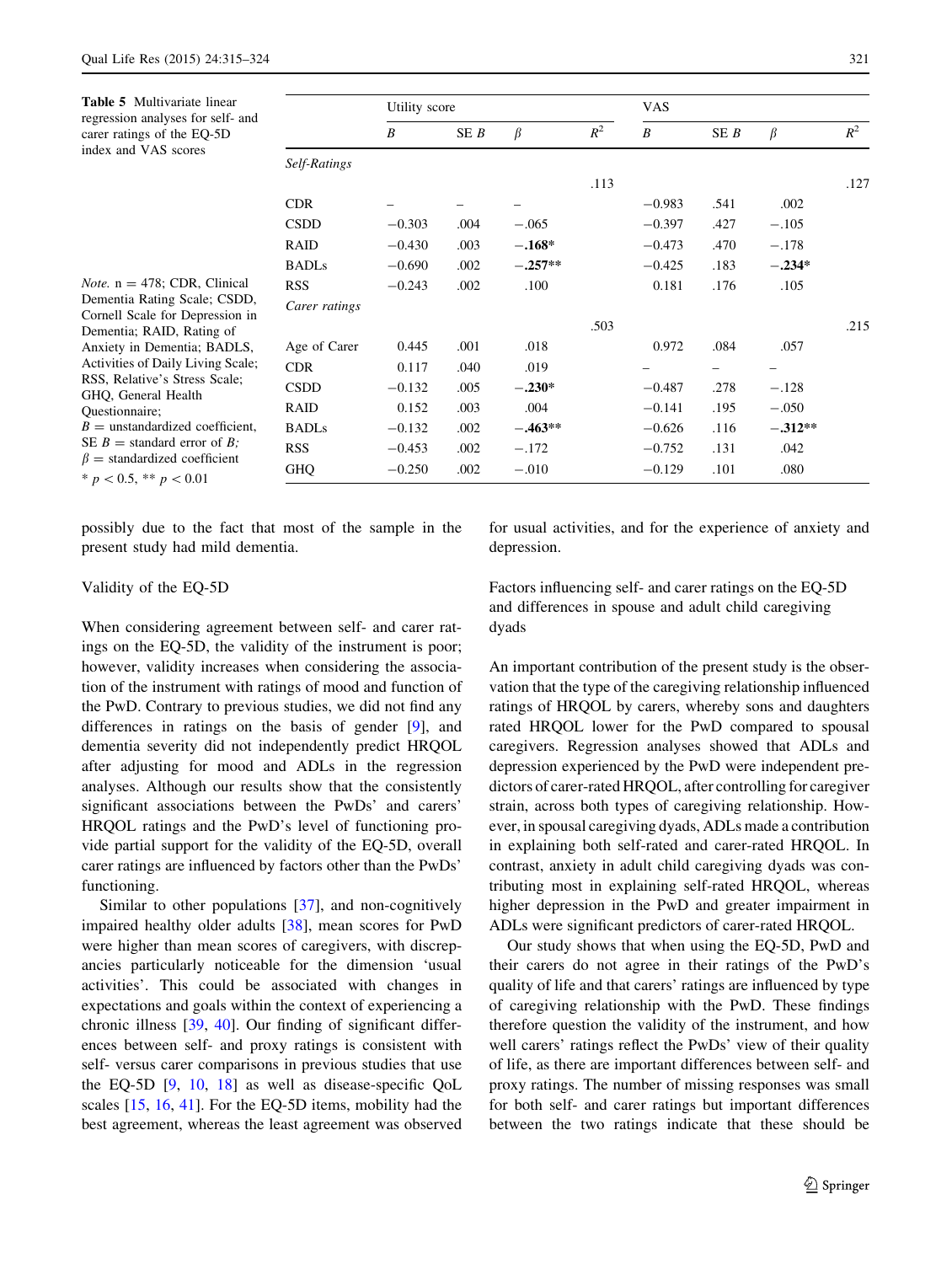|                 |               |                  | Spousal caregiving dyads $(n =$ | 344)  |          |         |          |             |               |            | Adult Child caregiving dyads $(n = 95)$ |                |            |                      |           |       |
|-----------------|---------------|------------------|---------------------------------|-------|----------|---------|----------|-------------|---------------|------------|-----------------------------------------|----------------|------------|----------------------|-----------|-------|
|                 | Utility score |                  |                                 |       | VAS      |         |          |             | Utility score |            |                                         |                | <b>VAS</b> |                      |           |       |
|                 | B             | B<br>SE          | $\beta$                         | $R^2$ | B        | B<br>SE | $\beta$  | $R^2$       | B             | B<br>SE    | $\beta$                                 | $\mathbb{R}^2$ | B          | B<br>SE <sub>1</sub> | $\beta$   | $R^2$ |
| Self-Ratings    |               |                  |                                 |       |          |         |          |             |               |            |                                         |                |            |                      |           |       |
|                 |               |                  |                                 | .123  |          |         |          | <b>.100</b> |               |            |                                         | 445            |            |                      |           | .251  |
| CDR <sub></sub> | 0.394         | .052             | 052                             |       | $-0.376$ | 455     | $-0.090$ |             | $-0.243$      | 004        | $-105$                                  |                | 0.608      | 621                  | 165       |       |
| CSDD            | $-0.593$      | $.007$           | $-129$                          |       | $-0.964$ | 632     | $-0.246$ |             | $-0.413$      | 007        | $-111$                                  |                | 0.442      | .754                 | .014      |       |
| RAID            | $-0.333$      | .005             | $-0.099$                        |       | $-0.862$ | 434     | $-0.29$  |             | $-0.102$      | 005        | $-471*$                                 |                | $-0.902$   | 486                  | $-447$    |       |
| <b>BADLS</b>    | $-0.613$      | .003             | $-301*$                         |       | $-0.235$ | 251     | $-135$   |             | $-0.243$      | 004        | $-.105$                                 |                | 0.733      | 454                  | $-0.250$  |       |
| RSS             | 0.264         | $\overline{0}$   | 133                             |       | 0.181    | 238     | 107      |             | $-0.858$      | 004        | $-430$                                  |                | $-0.156$   | 396                  | $-.309$   |       |
| Carer ratings   |               |                  |                                 |       |          |         |          |             |               |            |                                         |                |            |                      |           |       |
|                 |               |                  |                                 | 545   |          |         |          | .381        |               |            |                                         | 590            |            |                      |           | 371   |
| Age of PwD      | I             |                  |                                 |       | 0.945    | 239     | 033      |             |               |            | $\overline{1}$                          |                |            |                      |           |       |
| CDR             | $-0.423$      | .052             | $-0.050$                        |       | 0.855    | 453     | 019      |             | 0.686         | <b>L60</b> | .103                                    |                | 0.959      | 709                  | $-0.230$  |       |
| CSDD            | $-0.112$      | 007              | $-190$                          |       | $-0.535$ | 602     | $-124$   |             | $-0.212$      | .008       | $-415*$                                 |                | $-0.123$   | 609                  | $-.366*$  |       |
| RAID            | 0.129         | .005             | 030                             |       | $-0.185$ | 404     | $-0.59$  |             | $-0.273$      | 005        | $-0.04$                                 |                | 0.212      | 393                  | .104      |       |
| <b>BADLS</b>    | $-0.133$      | .003             | $-477$ **                       |       | $-0.654$ | 258     | $-331*$  |             | $-0.142$      | 005        | $-451**$                                |                | 0.142      | 357                  | $-.515**$ |       |
| RSS             | $-0.283$      | $\overline{003}$ | $-0.096$                        |       | $-0.389$ | 262     | $-208$   |             | $-0.433$      | 006        | $-.162$                                 |                | $-0.521$   | 427                  | $-.270$   |       |
| <b>GHO</b>      | $-0.363$      | $\overline{002}$ | $-178$                          |       | $-0.842$ | 190     | $-0.47$  |             | $-0.686$      | 004        | $-.276$                                 |                | 0.525      | 311                  | 293       |       |

<span id="page-7-0"></span>

 $* p < 0.5, ** p < 0.01$ \*  $p < 0.5$ , \*\*  $p < 0.01$ 

 $\underline{\textcircled{\tiny 2}}$  Springer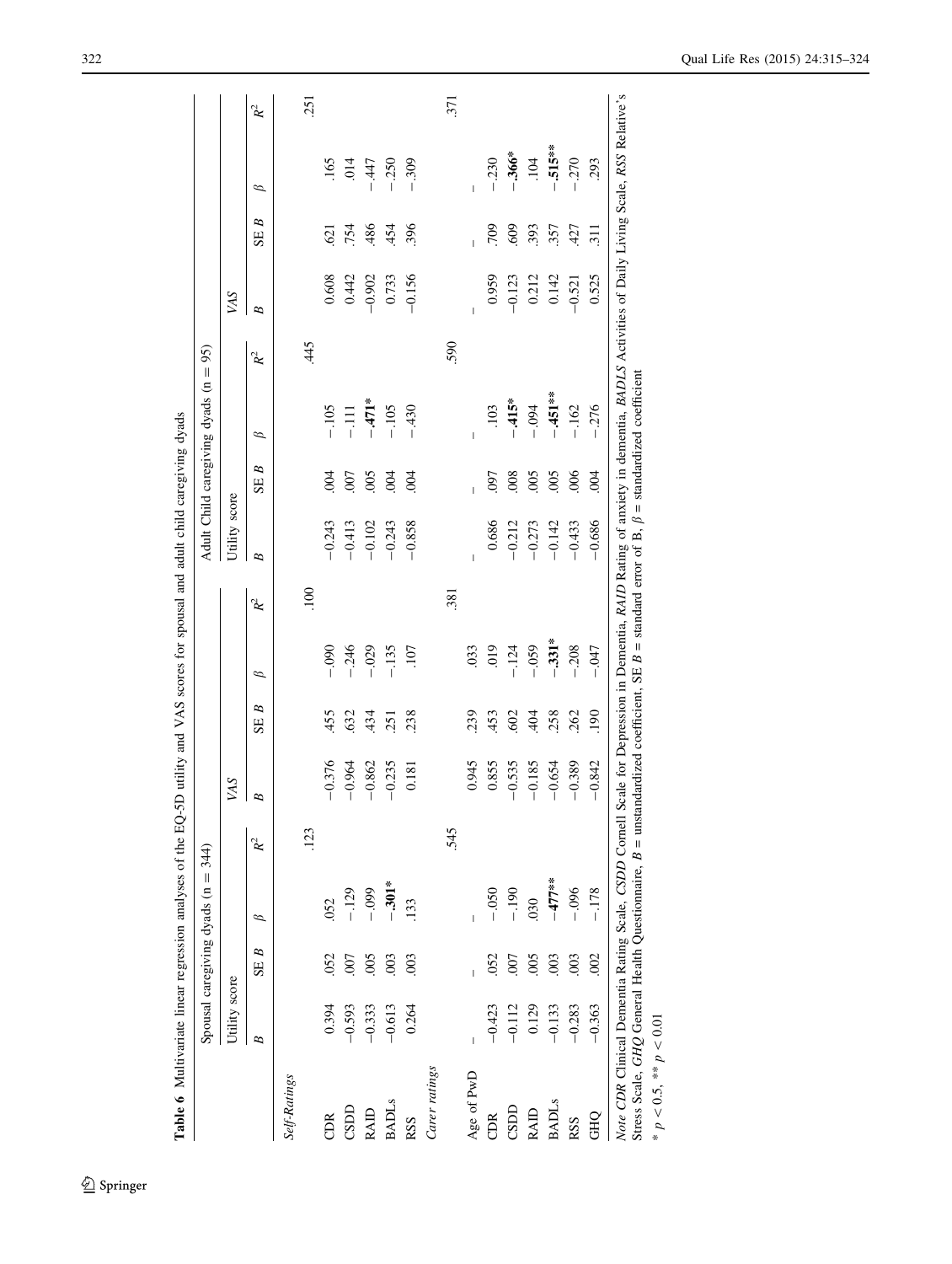<span id="page-8-0"></span>considered in the context of interpretation of quality of life scores and in economic evaluations. Future research should investigate the responsiveness of the EQ-5D in a longitudinal setting and investigate further differences between spousal versus adult child caregivers.

# Limitations

It is important to acknowledge the limitations of our study. Our sample includes only people with mild to moderate dementia living in the community and is therefore not representative of people with dementia in residential care, or those experiencing severe dementia. Cognitive function was not directly measured, so we were not able to evaluate the association between preference scores and cognition. Present findings in relation to carer ratings of HRQOL of PwD may not be generalizable to all carers, as all of the participants interviewed were family carers and were not paid for their provision of care to PwD. A further limitation relates to the potential bias related to self- versus interviewer administration, as previous studies report that this may influence ratings of HRQOL [[42\]](#page-9-0).

#### Conclusion

Our study extends previous knowledge and sparse literature on the feasibility, reliability and validity of the EQ-5D in assessing HRQOL in PwD. We found significant differences between self-rated and carer-rated HRQOL, indicating that both self- and carer utility estimates should be used in economic evaluations of treatments for PwD and that these are not interchangeable. Further work is needed to validate the application of QALYs in this population. Our results show significant differences between self-rated and carer-rated EQ-5D and VAS scores, and between spouse and adult child caregivers, which raise important questions about the appropriate source of HRQOL information for economic analyses.

Acknowledgments The authors would like to thank all of the people with dementia and their families who participated in the REMCARE study (ISRCTN42430123). The grant holders were as follows: Bob Woods, Ian Rusell, Martin Orrell, Errollyn Bruce, Rhiannon Tudor Edwards, John Keady and Esme Moniz-Cook. This project was funded by the National Institute for Health Research Health Technology Assessment (NIHR HTA) Programme (project number 06/304/229), which has been published in full in Health Technology Assessment. The views and opinions expressed herein are those of the authors and do not necessarily reflect those of the HTA programme, NIHR, NHS or the Department of Health.

Open Access This article is distributed under the terms of the Creative Commons Attribution License which permits any use,

distribution, and reproduction in any medium, provided the original author(s) and the source are credited.

#### References

- 1. NICE. (2008a). Measuring effectiveness and cost effectiveness: The QALY.
- 2. NICE. (2008b). Guide to the methods of technology appraisal.
- 3. Hounsome, N., Orrell, M., & Edwards, R. T. (2011). EQ-5D as a quality of life measure in people with dementia and their carers: Evidence and key issues. Value in health, 14(2), 390–399.
- 4. Drummond, M. F., Sculpher, M. J., Torrance, G. W., O'Brien, B. J., & Stoddart, G. L. (2005). Methods for the economic evaluation of health care programmes. Oxford, UK: Oxford University Press.
- 5. Brazier, J., Ratcliffe, J., Saloman, J. A., & Tsuchiya, A. (2007). Measuring and valuing health benefits for economic evaluation. Oxford, UK: Oxford University Press.
- 6. Holland, R., Smith, R. D., Harvey, I., Swift, L., & Lenaghan, E. (2004). Assessing quality of life in the elderly: A direct comparison of the EQ-5D and AQoL. Health Economics, 13(8), 793–805.
- 7. Selai, C. (2001). Assessing quality of life in dementia. Medical Care, 39(8), 753–755.
- 8. Bryan, S., Hardyman, W., Bentham, P., Buckley, A., & Laight, A. (2005). Proxy completion of EQ-5D in patients with dementia. Quality of Life Research, 14(1), 107–118.
- 9. Ankri, J., Beaufils, B., Novella, J. L., Morrone, I., Guillemin, F., Jolly, D., et al. (2003). Use of the EQ-5D among patients suffering from dementia. Journal of Clinical Epidemiology, 56(11), 1055–1063.
- 10. Karlawish, J. H., Zbrozek, A., Kinosian, B., Gregory, A., Ferguson, A., Low, D. V., et al. (2008). Caregivers' assessments of preference-based quality of life in Alzheimer's disease. Alzheimer's & Dementia, 4(3), 203–211.
- 11. Kunz, S. (2010). Psychometric properties of the EQ-5D in a study of people with mild to moderate dementia. Quality of Life Research, 19, 425–434.
- 12. Long, K., Sudha, S., & Mutran, E. J. (1998). Elder-proxy agreement concerning the functional status and medical history of the older person: The impact of caregiver burden and depressive symptomatology. Journal of the American Geriatrics Society, 46(9), 1103–1111.
- 13. Rebollo, P., Alvarez-Ude, F., Valdes, C., Estebanez, C., & FAMIDIAL Study Group. (2004). Different evaluations of the health related quality of life in dialysis patients. Journal of Nephrology, 17(6), 833–840.
- 14. Ostbye, T., Tyas, S., McDowell, I., & Koval, J. (1997). Reported activities of daily living: Agreement between elderly subjects with and without dementia and their caregivers. Age and Ageing, 26(2), 99–106.
- 15. Sands, L. P., Ferreira, M. D., Stewart, A. L., Brod, M., & Yaffe, K. (2004). What explains differences between dementia patients' and their caregivers' ratings of patient' quality of life? American Journal of Geriatric Psychiatry, 12, 272–280.
- 16. Conde-Sala, J. L., Garre-Olmo, J., Turro-Garriga, O., Lopez-Pousa, S., & Vilalta-Franch, J. (2009). Factors related to perceived quality of life in patients with Alzheimer's disease: The patient's perception compared with that of caregivers. International Journal of Geriatric Psychiatry, 24(6), 585–594.
- 17. Zimmerman, S. I., & Magaziner, J. (1994). Methodological issues in measuring the functional status of cognitively impaired nursing home residents: The use of proxies and performance-based measures. Alzheimer Disease and Associated Disorders, 8(Suppl 1), S281–S290.